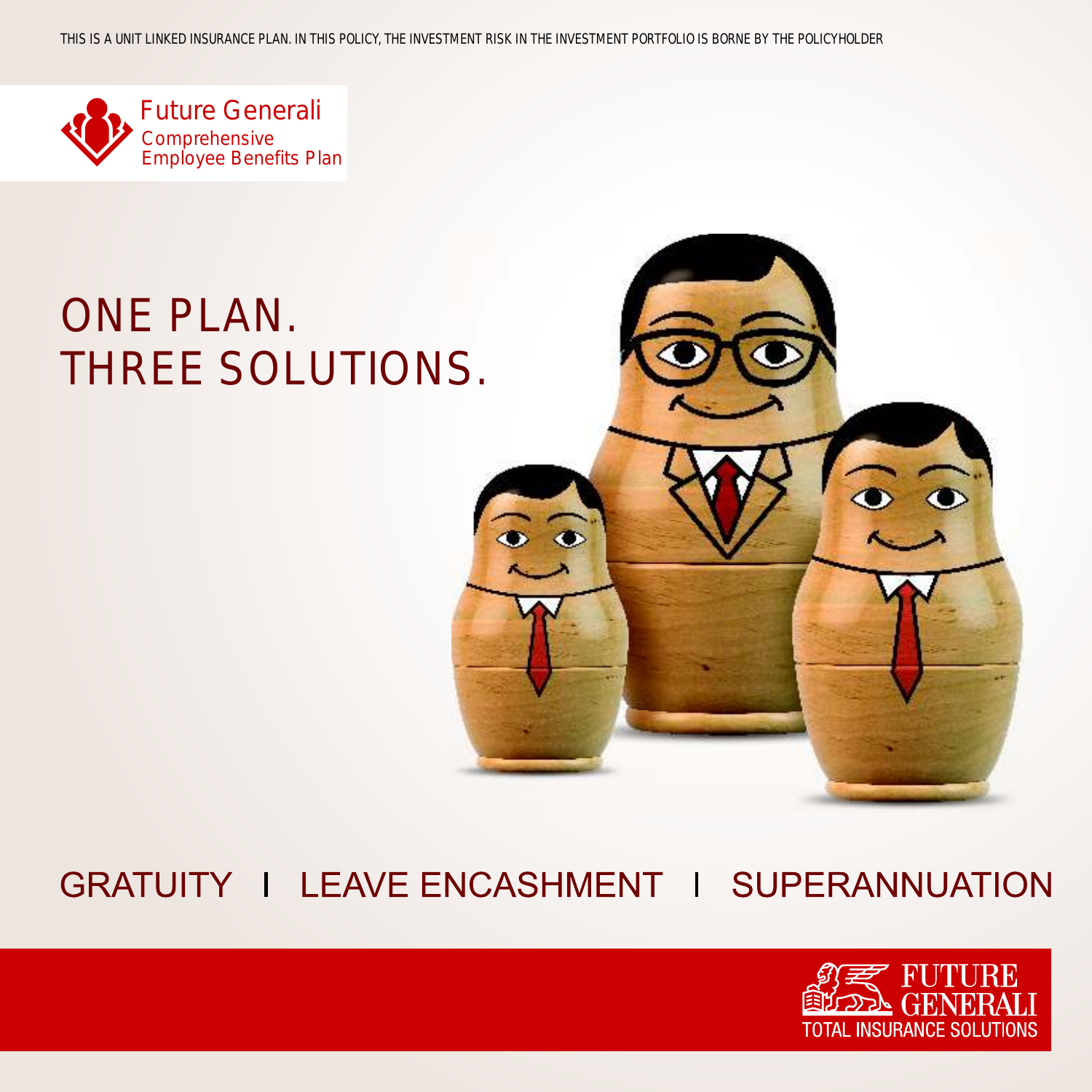# Future Generali Comprehensive Employee Benefits Plan

Unit-linked, non-participating (without-profits), fund based yearly renewable group insurance plan.

As an employer, managing employee benefits across the lifecycle of an employee is a critical as well as a statutory responsibility. There are specialized plans available for each employee benefit and the task of selecting and servicing each one can be very tedious.

As an insurance provider, we understand the challenges of managing different policies and therefore bring you the Future Generali Comprehensive Employee Benefits Plan. A Unit Linked Fund Based Group Life Insurance plan, which has been designed specifically for employers as a single solution to manage the statutory responsibility of providing Gratuity and various other employee benefits such as Leave Encashment and Superannuation.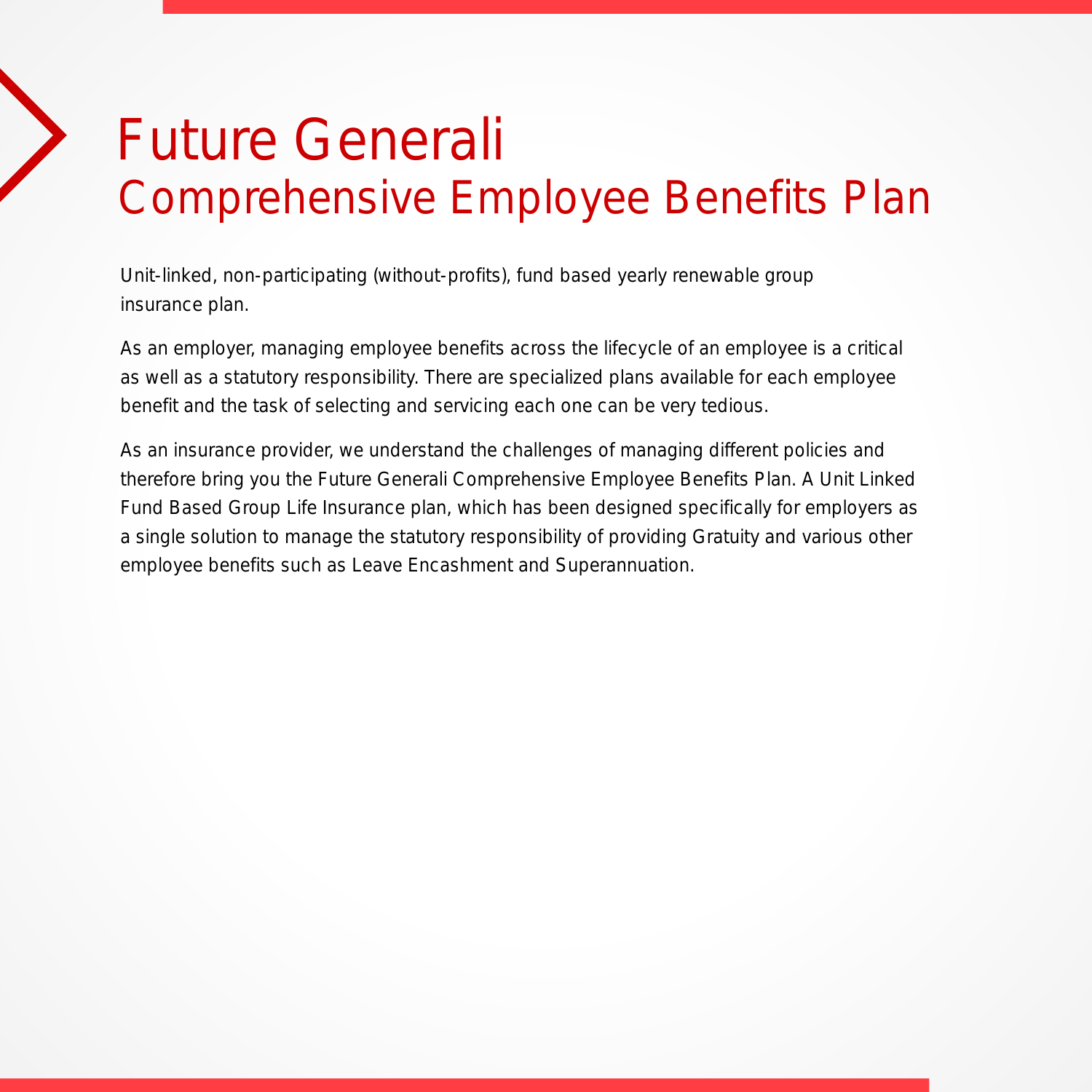## Unique Product Features

`

All-in-one employee benefits solution

A single plan to manage all employee benefits – gratuity, leave encashment and superannuation.

Get rewarded with Loyalty Additions

Depending upon the size of your fund, loyalty units will get added every year which will boost your fund value.

Systematic Transfer of Funds To safeguard the value of your funds from eroding due to the volatility of equity markets, you have the option to begin your investment in any of our Debt Funds and use the option of Systematic Transfer to automatically switch your investments to any of our Equity Funds in parts over a period of time.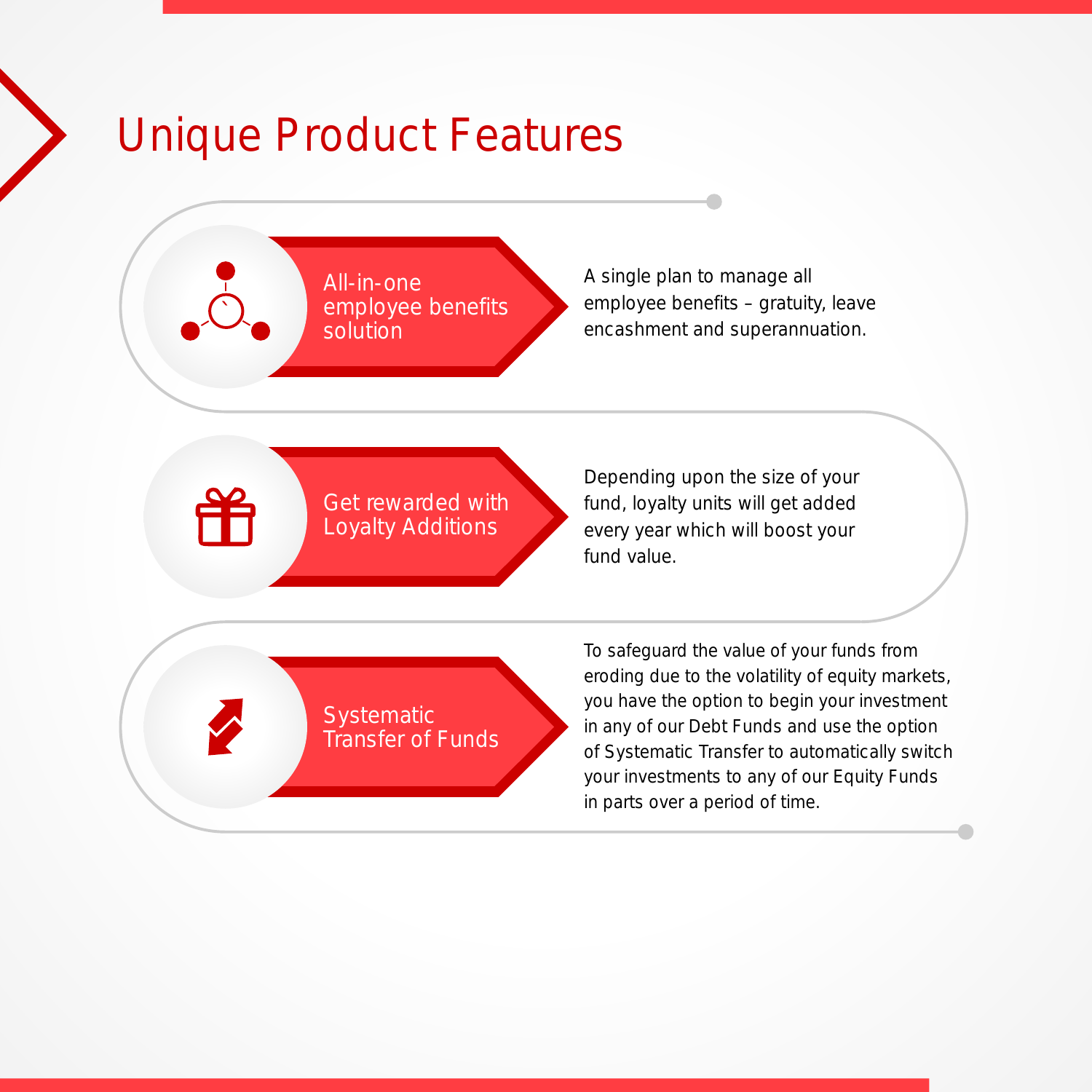### Plan Summary

Entry age

Minimum : 18 years Maximum : 79 years (as on last birthday)

#### Maximum Maturity Age

80 years

#### Policy Term

Yearly renewable plan

#### Minimum Group Size

10 members

#### Type of Schemes

- i) Gratuity
- ii) Leave Encashment
- iii) Superannuation
	- a) Defined Benefit (DB) Scheme
	- b) Defined Contribution (DC) Scheme
	- b) Combination of Defined Benefit and Defined **Contribution** Scheme

#### Sum Assured

`5000 per member for Gratuity and Leave Encashment and NIL for Superannuation

#### Minimum **Contribution**

Minimum contribution at inception: `50,000/- on a scheme level.

Minimum subsequent instalments is `5,000/- per scheme.

For Defined Contribution Superannuation scheme : Minimum contribution per member per instalment is `100/-.

There are no restrictions on the number of installments to be paid either by the Master Policyholder or the Member in a year.

#### Premium Frequency

The contributions or premiums to group schemes by the master policyholder shall be made in accordance with the funding requirements as per the scheme rules. The trustee or employer shall confirm that such funding is required as per the Actuary's certificate based on extant accounting standard governing the measurement of long term employee benefits. The master policyholder may not pay future contributions or premiums under the policy and the policy shall not be treated as discontinued. The policies will participate in the fund performance, subject to deduction of all applicable charges.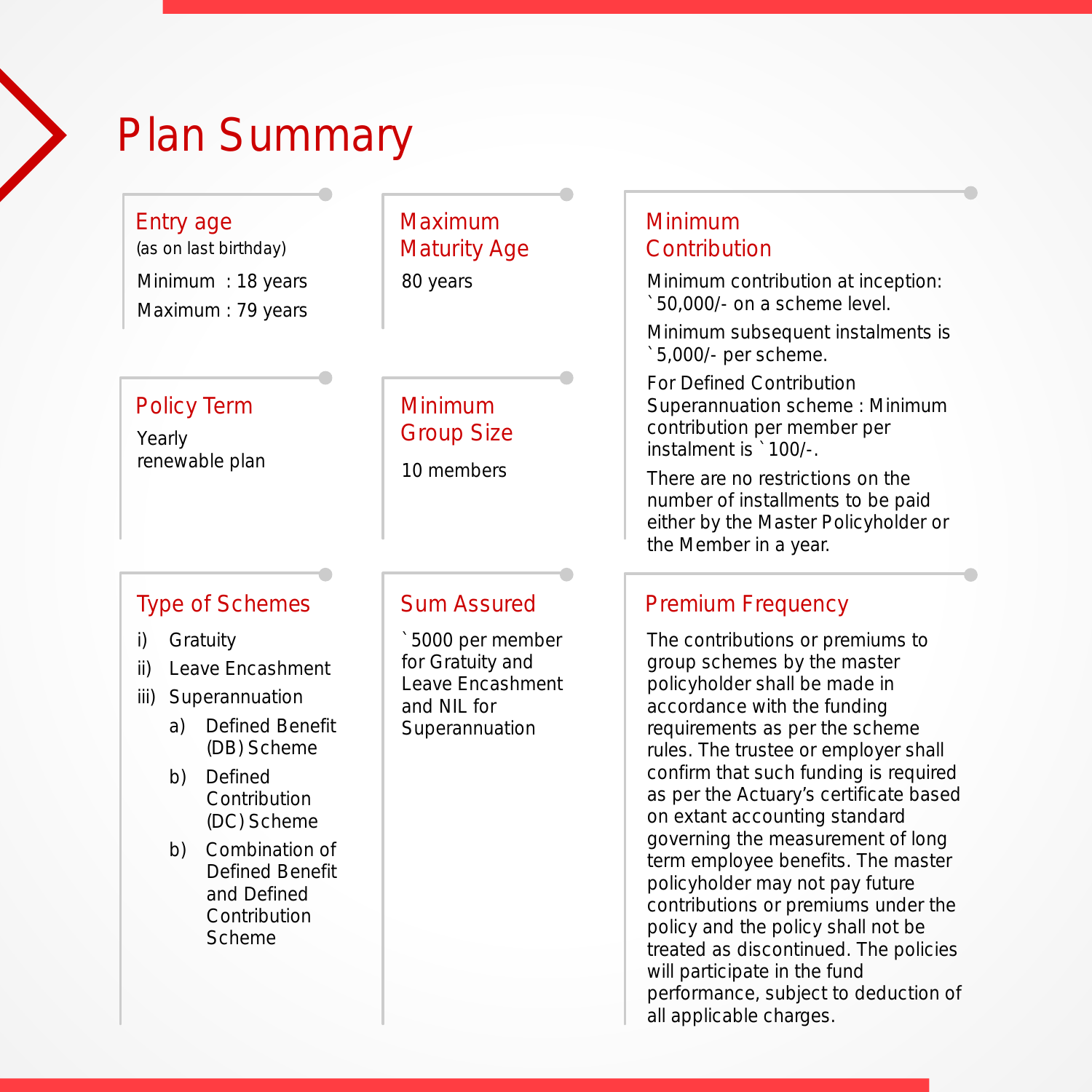## Fund options for your investment

Depending on your ability to expose yourself to risks associated with the markets, choose to invest your premiums in any of the following 6 funds. Your premium, net of applicable charges, will be invested in the funds of your choice. The funds in turn, are segregated into liquid investments, fixed income securities and equity investments in line with their risk profile.

The following is a summary of funds available under this product and the investment strategy of each fund:

| Segregated<br><b>Fund Name</b>                                             | <b>Investment Strategy</b>                                                                                                                                                                                                                                                                                              | Portfolio<br>Allocation                                                                                                                                                                        | <b>Risk</b><br>Profile  |
|----------------------------------------------------------------------------|-------------------------------------------------------------------------------------------------------------------------------------------------------------------------------------------------------------------------------------------------------------------------------------------------------------------------|------------------------------------------------------------------------------------------------------------------------------------------------------------------------------------------------|-------------------------|
| Group Cash Fund<br>(SFIN:ULGF00401<br>0118GRPCSHFU<br><b>ND133)</b>        | This fund aims to safeguard the<br>nominal value of investment through<br>investment in short maturity liquid<br>instruments. This fund will largely<br>invest in Money Market Instruments.                                                                                                                             | • Money Market<br>Instruments and<br>Cash - 75% to 100%<br>• Debt Securities - 0%<br>to 25%<br>$\cdot$ Equity - 0%                                                                             | Very low<br><b>Risk</b> |
| Group Income<br>Fund (SFIN:<br>ULGF005010118G<br>RPINCFUND133)             | This fund aims to provide stable<br>returns by investing in assets with<br>relatively low to moderate level of<br>risk. The fund will invest in fixed<br>income securities such as Govt.<br>Securities, Corporate Bonds & any<br>other fixed income investments along<br>with Money Market Instruments for<br>liquidity | • Money Market<br>Instruments and<br>cash: 0% - 40%<br>• Debt Securities -<br>60% to 100%<br>$\cdot$ Equity - 0%                                                                               | Low Risk                |
| Group Enhanced<br>Income Fund<br>(SFIN:<br>ULGF006010118G<br>RPEINFUND133) | This fund aims to provide stable<br>returns by investing in assets with<br>relatively low to moderate level of<br>risk. The fund will invest primarily in<br>fixed income securities, such as<br>Govt. Securities, Corporate Bonds,<br>Money Market Instruments and other<br>fixed income investments                   | • Money Market<br>Instruments and cash:<br>0% to 40%<br>• Government<br>Securities: 0% to 30%<br>• Corporate<br>Bonds/Other Fixed<br>Income Investments:<br>30% to 100%<br>$\cdot$ Equity - 0% | Low Risk                |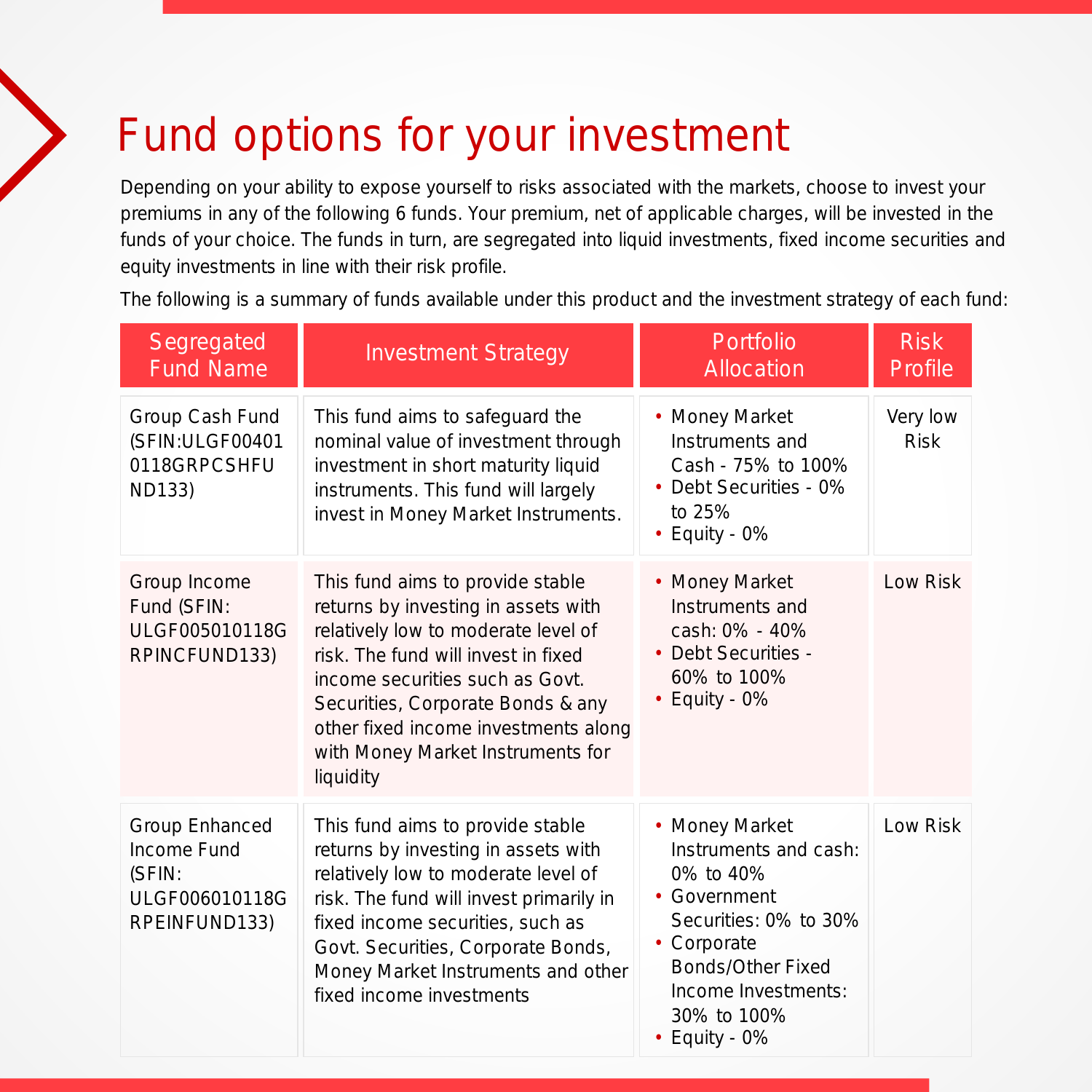| Segregated<br><b>Fund Name</b>                                        | <b>Investment Strategy</b>                                                                                                                                                                                                                                                                                                    | Portfolio<br>Allocation                                                                                         | <b>Risk</b><br>Profile            |
|-----------------------------------------------------------------------|-------------------------------------------------------------------------------------------------------------------------------------------------------------------------------------------------------------------------------------------------------------------------------------------------------------------------------|-----------------------------------------------------------------------------------------------------------------|-----------------------------------|
| <b>Group Secure</b><br>Fund (SFIN:<br>ULGF007010118G<br>RPSECFUND133) | This fund aims to provide<br>progressive returns compared to<br>fixed income instruments by taking<br>a low exposure to high risk assets<br>like equity. Fund aims to provide<br>stable return due to high exposure<br>to Fixed Income instruments while<br>generating additional return through<br>small exposure to equity. | • Money Market<br>Instruments and<br>Cash: 0% - 40%<br>• Debt Securities -<br>60% to 100%<br>• Equity: 0% - 20% | Low to<br>Moderate<br><b>Risk</b> |
| Group Balanced<br>Fund (SFIN:<br>ULGF008010118G<br>RPBALFUND133)      | This fund aims to provide capital<br>growth by availing opportunities in<br>debt and equity markets while<br>maintaining a good balance<br>between risk and return. The fund<br>will also invest in Money Market<br>Instruments to provide liquidity.                                                                         | • Money Market<br>Instruments and<br>cash: 0% - 40%<br>• Debt Securities -<br>40% to 80%<br>• Equity: 20% - 40% | Moderate<br><b>Risk</b>           |
| Group Growth<br>Fund (SFIN:<br>ULGF009010118G<br>RPGTHFUND133)        | This fund aims to provide potentially<br>high returns by investing a significant<br>portion in equities to target growth<br>in capital value of assets. The fund<br>will also invest to a certain extent in<br>govt. securities, corporate bonds<br>and Money Market Instruments to<br>generate stable return.                | • Money Market<br>Instruments and<br>cash: 0% - 40%<br>• Debt Securities -<br>30% to 70%<br>• Equity: 30% - 60% | <b>High Risk</b>                  |

In case of Gratuity, Leave Encashment or Defined Benefit Superannuation schemes, the Master Policyholder reserves the right to choose Investment Fund(s) and the Member shall not have any such rights.

In case of Defined Contribution Superannuation scheme, the right to choose Investment Fund(s) can be either with the Master Policyholder or the Member as per the scheme rules.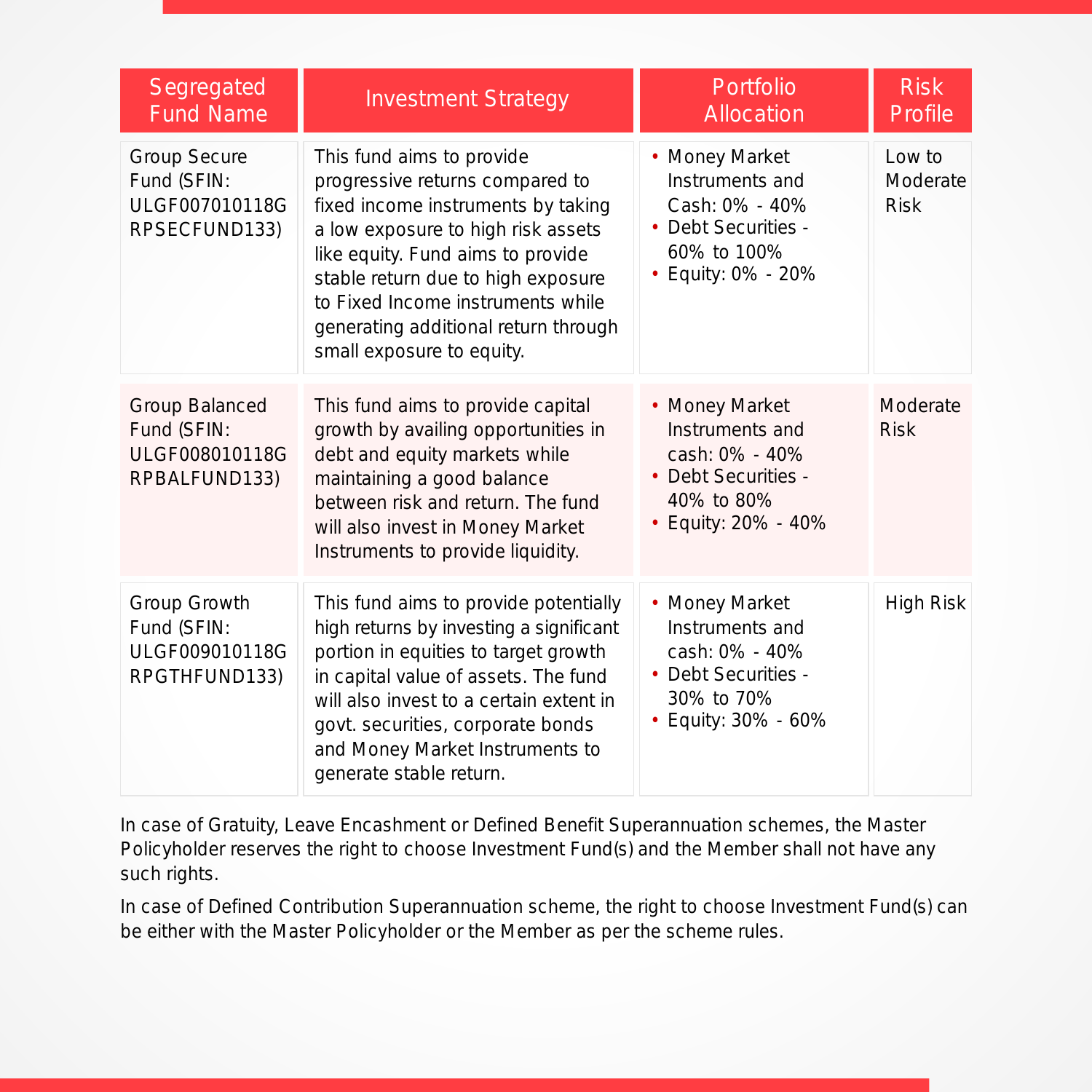### Under Superannuation Scheme

Contributions shall be mandatorily invested in 'Group Cash Fund (SFIN: ULGF004010118GRPCSHFUND133)' or 'Group Income Fund (SFIN: ULGF005010118GRPINCFUND133)' or in certain proportion in these funds, depending upon the choice of Master Policyholder or the Member.

Excess of fund value compared to the Assured Benefit (as defined under Benefits section) can be switched to any of the above 6 segregated funds as per the choice of the Member except where a scheme is entirely funded by the Master Policyholder, where the right to switch shall be with the Master Policyholder.

At the end of each financial year i.e. on 31-March, if the sum of Fund Value of Group Cash Fund (SFIN: ULGF004010118GRPCSHFUND133) and Group Income Fund (SFIN: ULGF005010118GRPINCFUND133) is less than the Assured Benefit, then, the shortfall amount shall be met by switching units from other segregated funds to the 'Group Cash Fund'.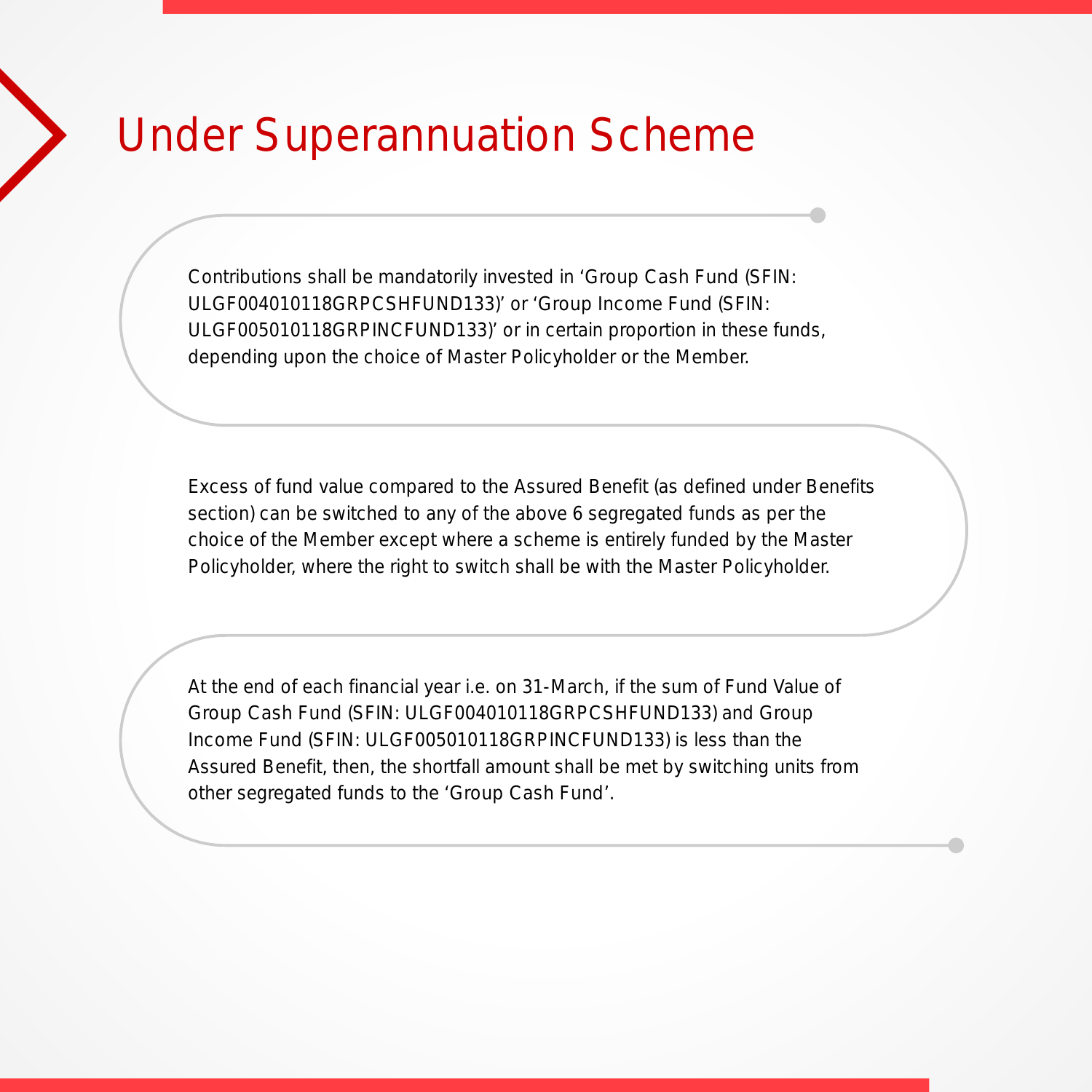## Default Fund (in case of closure)

A fund can be closed with prior approval from IRDAI. In case the existing fund is closed, the default fund is Group Income Fund (SFIN: ULGF005010118GRPINCFUND133)

In case any existing fund is closed, the Company shall seek prior instructions from the Master Policyholder for switching units from the existing closed fund to any other available fund under the policy.

Company will also seek instructions for future contribution redirections in case of closure of the existing fund.

On such closure of fund, if the Company does not receive the choice of the fund from the Master Policyholder, the Company shall transfer the units of the Master Policyholder in the fund which is intended to be closed to Group Income Fund (SFIN: ULGF005010118GRPINCFUND133 ) and all future redirections related to the closed fund shall be redirected to Group Income Fund (SFIN: ULGF005010118GRPINCFUND133).

## Modification of Fund

A fund can be modified with prior approval from IRDAI.

In case any existing fund is modified, the Company shall seek prior instructions from the Master Policyholder/Member for switching units from the existing modified fund to any other available fund(s) under the policy.

Company will also seek instructions for future contribution redirections in case of modification of the existing fund.

On such modification of the fund, if the company does not receive the choice of the fund from the Master Policyholder/Member, the company shall continue to invest in such a modified fund.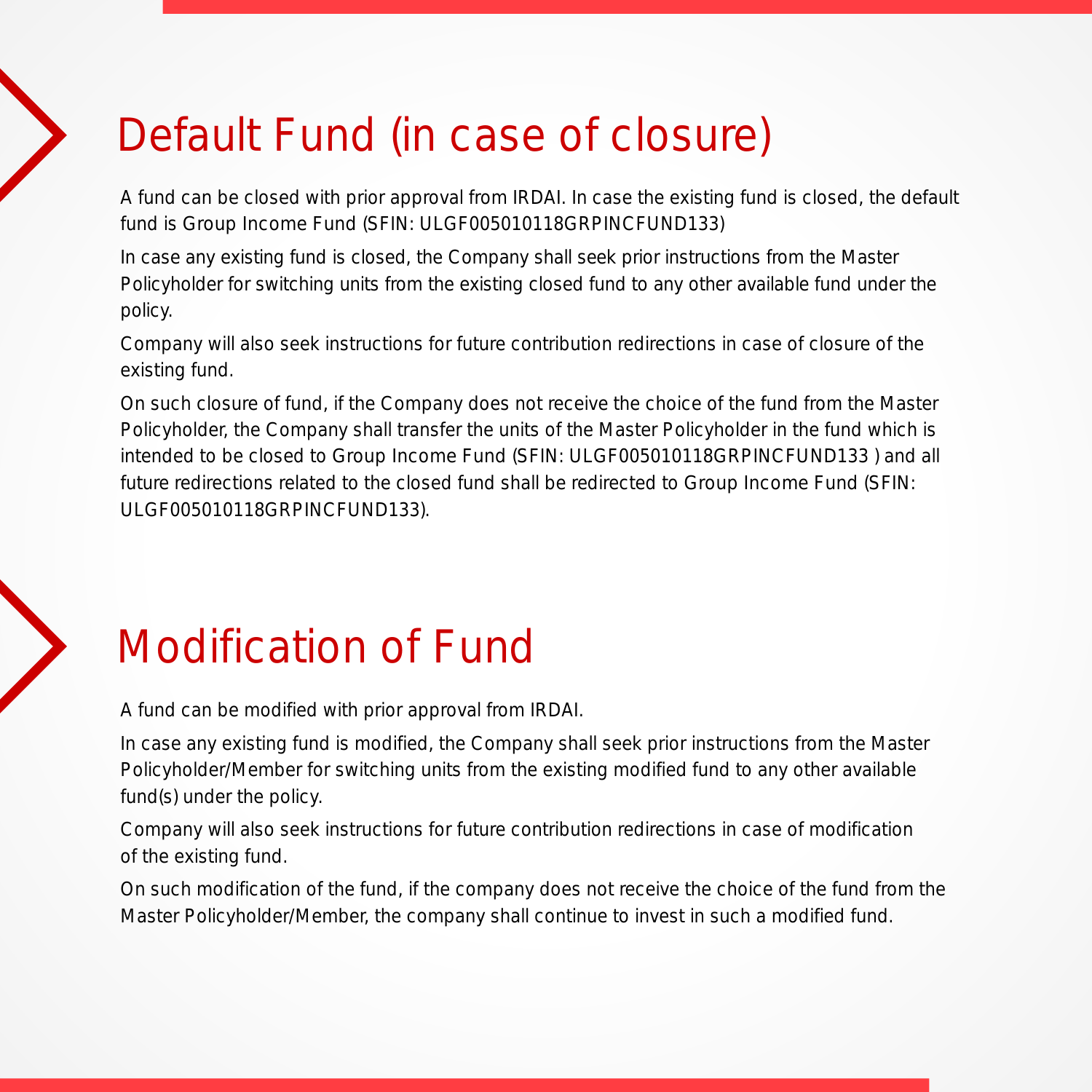### **Benefits**

#### Death Benefit

In case of death of a Member,

- Death Benefit will be paid as per the scheme rules
- However, at all times, the liability of the Company is limited to the fund value subject to the minimum Assured Benefit applicable in case of Supernannation scheme
- In case of Gratuity or Leave Encashment, an additional amount equal to a sum assured of `5,000/- shall be paid over and above the fund value. This additional Sum Assured of `5,000/ shall be paid out of the non-unit fund and shall not be paid out of the unit fund of the Master Policyholder

Other Benefits as defined in Scheme rules

- The claim amount requested by the Master Policyholder will be paid from the policy fund to the Master Policyholder, to allow them to make benefit payment to the beneficiary.
- At all times, the liability of the Company is limited to the fund value.

#### Under superannuation schemes

For schemes where defined benefits are subscribed to by an employer, where the scheme does not maintain individual member accounts and only maintains a superannuation fund:

- 1. The company shall make payments from such funds only subject to the availability of funds in the respective unit fund of the respective group policyholder's superannuation fund. Except for exits as per the scheme rules, no other withdrawals shall be allowed.
- 2. For schemes where defined contributions are subscribed to by an employer, where the scheme maintains individual member accounts:

The company shall make payments from such individual member funds only subject to the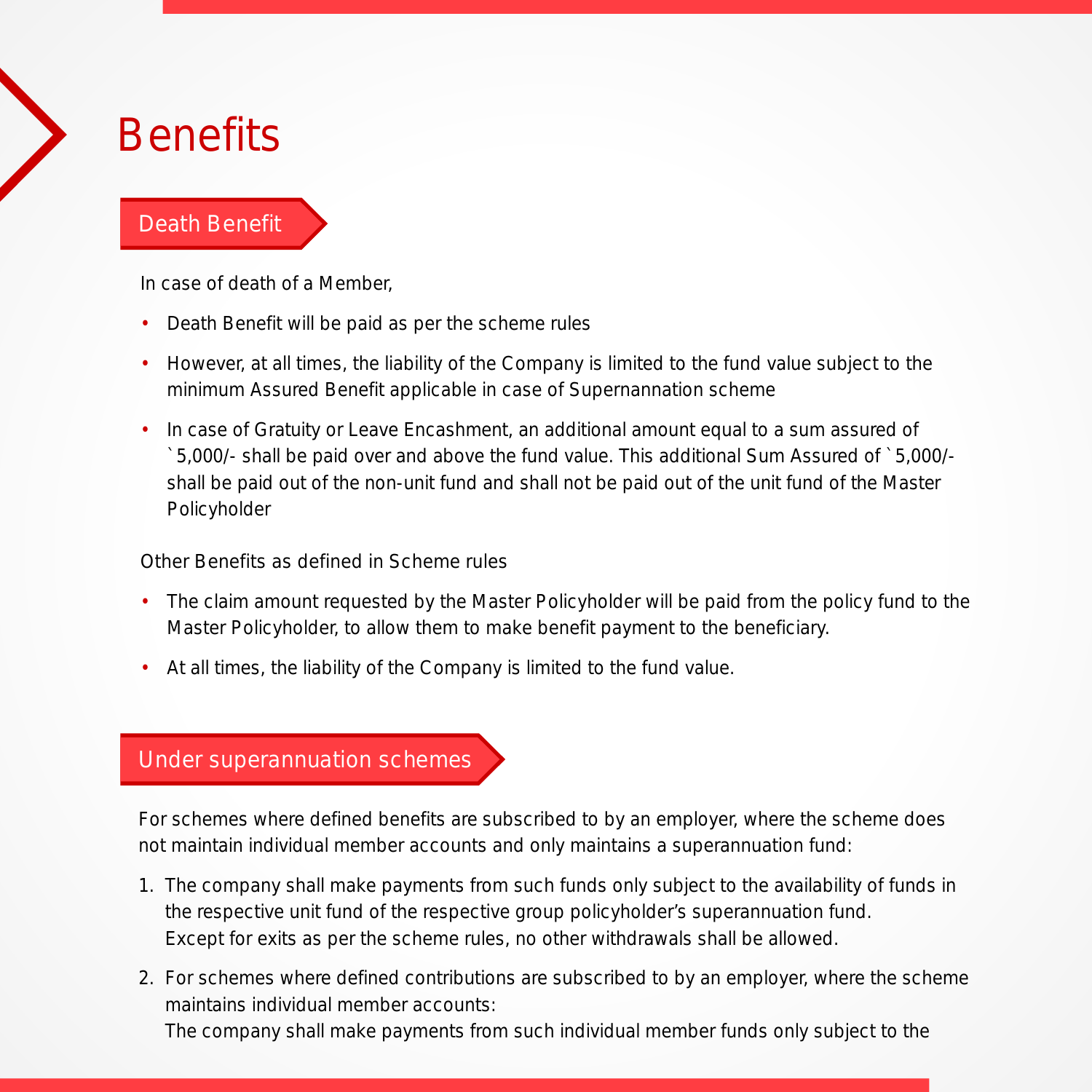availability of funds in the respective unit fund of the respective member of the group policyholder.

- Except for exits as per the scheme rules, no other withdrawals shall be allowed.
- 3. Where the master policyholder maintains superannuation funds with more than one insurer, the master policyholder shall have the option to choose any insurer to purchase available annuity.

#### Assured Benefit in Superannuation Schemes

Assured Benefit payable on exit is equal to 100.1% of (Total contributions paid net of withdrawals already made from the account).

For Superannuation schemes where only Master Policyholder's account is maintained and Member level accounts are not maintained, Assured Benefit shall be applicable at the time of exit of the Master Policyholder.

For Superannuation schemes where individual Member accounts are maintained, Assured Benefit shall be applicable at the Member level at the time of exiting the scheme.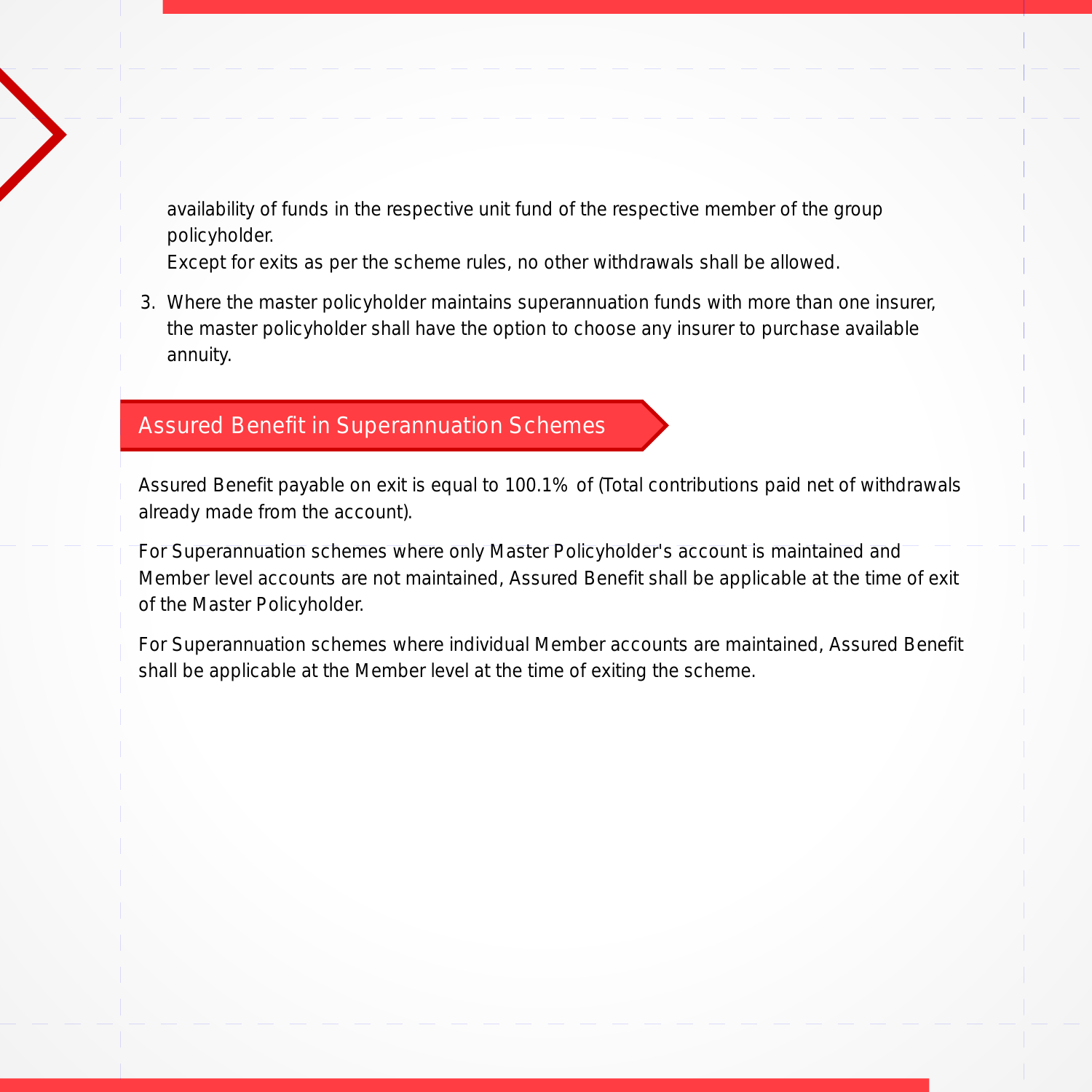## Little privileges for you

Loyalty Additions

Loyalty Additions\* as a % of average fund value shall be added at the end of each financial year i.e. on every 31st March as per the below table, subject to the policy being in force at the time of payment of loyalty additions.

| Average Fund Value (AFV)            | <b>Loyalty Additions Rate</b> |  |
|-------------------------------------|-------------------------------|--|
| $AFV < 1$ Crore                     | NIL                           |  |
| 1 Crore $\leq$ AFV $\leq$ 3 Crore   | $0.10\%$                      |  |
| $3$ Crore $\leq$ AFV $\leq$ 5 Crore | 0.15%                         |  |
| 5 Crore $\leq$ AFV                  | $0.25\%$                      |  |

Where, Average Fund Value = Average of Fund values on the first day of each of the calendar months falling in the financial year in which loyalty addition is payable starting from calendar month April in Year (X-1) till calendar month March in Year X for determining loyalty units on 31st March of Year X.

The Loyalty Addition Rate to be applied shall be based on the Average Fund Value as computed above.

The Loyalty Addition Rate shall be proportioned for the number of days the scheme was with the Company in the financial year in question.

\*The loyalty benefits shall be based on the average fund value and shall be added at the end of each financial year, subject to the policy remaining in force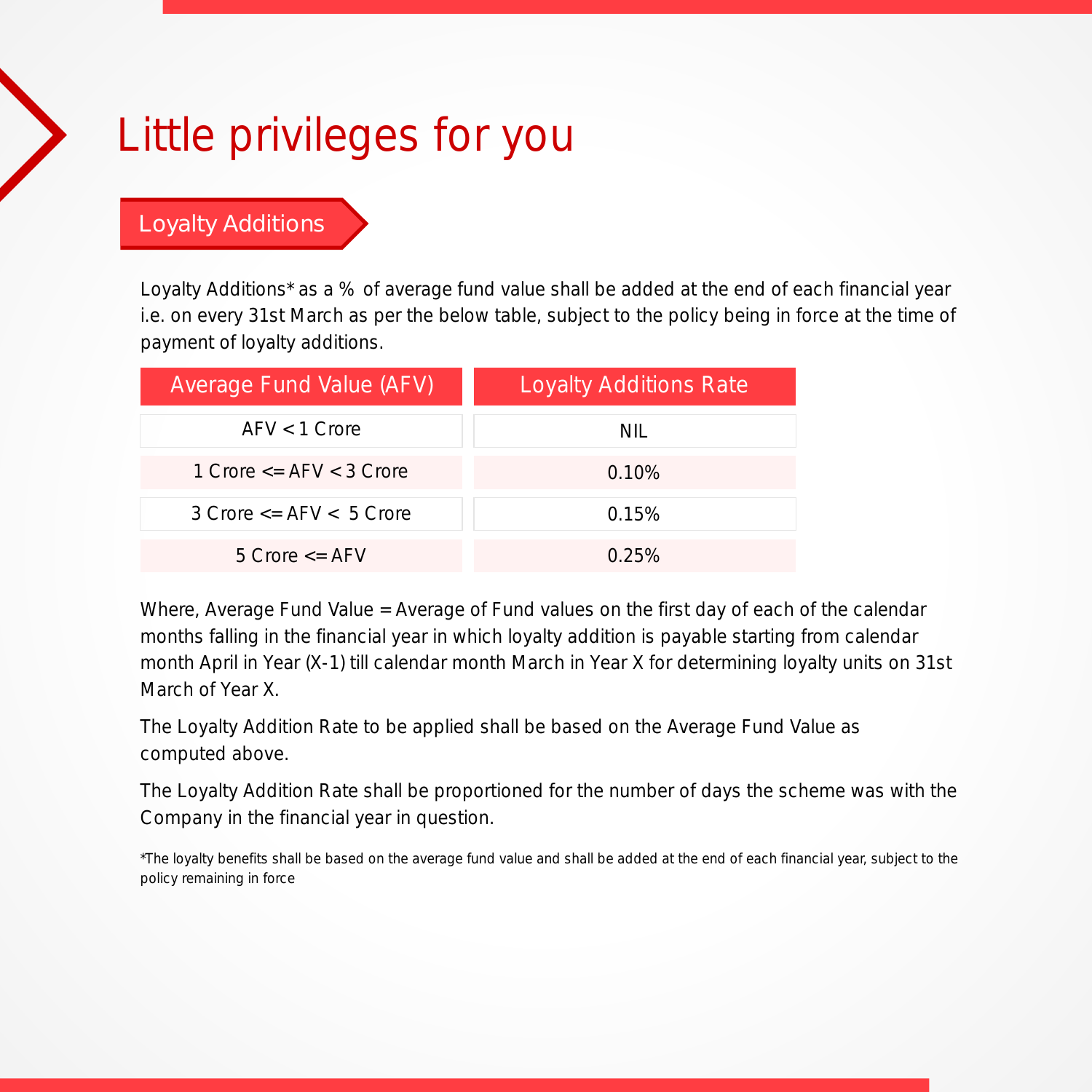#### Ability to Switch Funds

At any time the Master Policyholder/Member may instruct the Company in writing to switch some or all of the units from one unit linked fund to another. The Company will give effect to such a request for a switch by cancelling units in the old fund(s) and allocating units in the new fund(s) at the applicable unit price.

- The amount to be switched should be at least `5,000/-.
- Unlimited number of switches are allowed with no switching charge. •
- The switch request shall be processed as per IRDAI guidelines. •

For Superannuation schemes, contributions will be mandatorily invested in either Group Cash Fund or Group Income Fund or in certain proportion between these two funds, depending upon the choice of the Master Policyholder or the Member. Only the excess of fund value compared to Assured Benefit can be switched to any of the 6 segregated funds as per the choice of the Member except where a scheme is entirely funded by the Master Policyholder where the right to switch shall be only with the Master Policyholder.

#### Contribution Redirection

Anytime during the currency of the policy, the Master Policyholder may instruct us in writing within 30 days of renewal date future contributions in an alternative proportion to the various unit funds available. Redirection will not affect the contribution paid prior to the request. There will be no limit on the number of redirections that can be done in this product. There will be no charge for redirection of contributions. All future and subsequent contributions will use the revised redirection.

For Superannuation schemes, contribution redirection request for future contributions will be mandatorily done in Group Cash Fund or Group Income Fund or in certain proportion in only these funds, depending upon the choice of Master Policyholder or the Member.

In case of Gratuity, Leave Encashment or Defined Benefit Superannuation schemes, the Master Policyholder has the right of contribution redirection and Member shall not have such rights.

In case of the Defined Contribution Superannuation scheme, the right of contribution redirection can be with the Master Policyholder or the Member as per the scheme rules.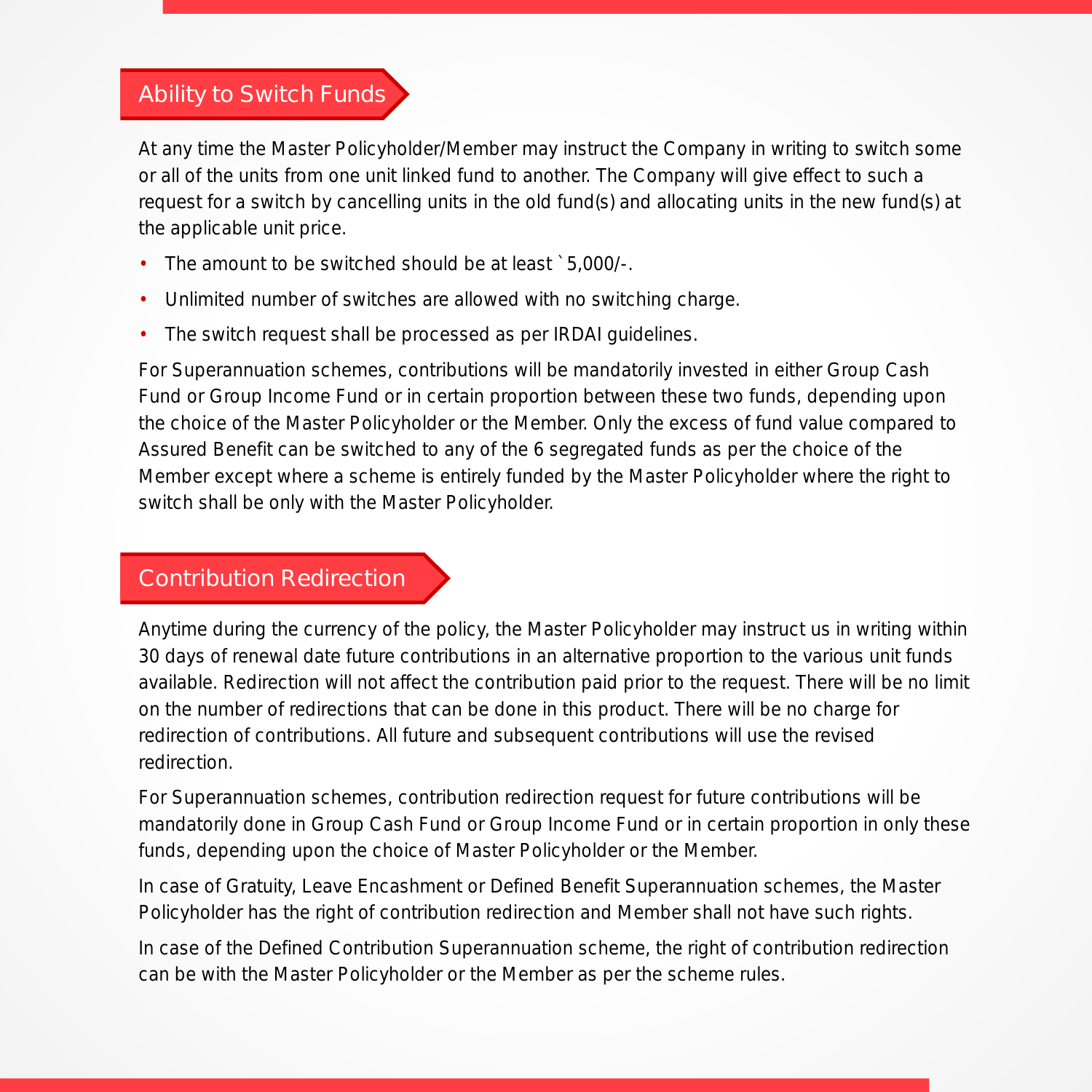#### Systematic Transfer Option (STO)

This is a facility of auto switching of units from one fund to another fund called the Systematic Transfer Option (STO). STO is not applicable to the Superannuation schemes (either Defined Benefit or Defined Contributions on either the Master Policyholder level or Member level). Further, the Members of the scheme in case of either the Gratuity or Leave Encashment scheme shall not have the option of STO and the right lies only with the Master Policyholder. The Master Policyholder has the option to monthly transfers fund value available under one specific fund to another fund by making a request for STO. The Master Policyholder can submit STO request anytime, however only one STO request will be taken at one point in time.

The fund from which the fund value is transferred will be called the 'Selected Fund' and the fund to which the fund value is transferred will be called the 'Target Fund'. At any point in time, STO is only applicable between any one Selected fund and any one Target Fund. The remaining 4 segregated funds will not be affected/participate in STO.

Once a STO request is placed, units from the Selected Fund are transferred to the Target Fund through 12 automatic switches at the end of each respective months. At the end of each calendar month,  $1/X$ th of units from Selected Fund are transferred to Target Fund, where  $X =$  no of automatic switches which are left to be done in the given STO request i.e. X will be 12 in the first calendar month, it will be 11 in the second calendar month and will be 1 in the twelfth calendar month.

Contributions by Master Policyholder can come in any of the 6 segregated funds. Future contribution redirection can be done in any of the 6 segregated funds. However, during the period in which STO is invoked, no switching can take place in any of the 6 segregated funds.

There will be no charges deducted for any STO request.

Master Policyholder has the option to stop the STO by providing a request to the Company. Once STO is stopped, the Master Policyholder can switch units from funds as per their need.

Master Policyholder shall be able to make further STO requests after the elapse of a previous STO request. STO will apply to both future contributions as well as existing contribution, only for Selected Fund to be moved to Target Fund. The NAV applicable for STO shall be the NAV of the Selected Fund and the Target Fund on the day when the STO takes place.

STO will stop if:

- The fund value of the selected fund becomes zero
- 12 months from the STO request date have elapsed
- Master Policyholder has submitted STO stop request •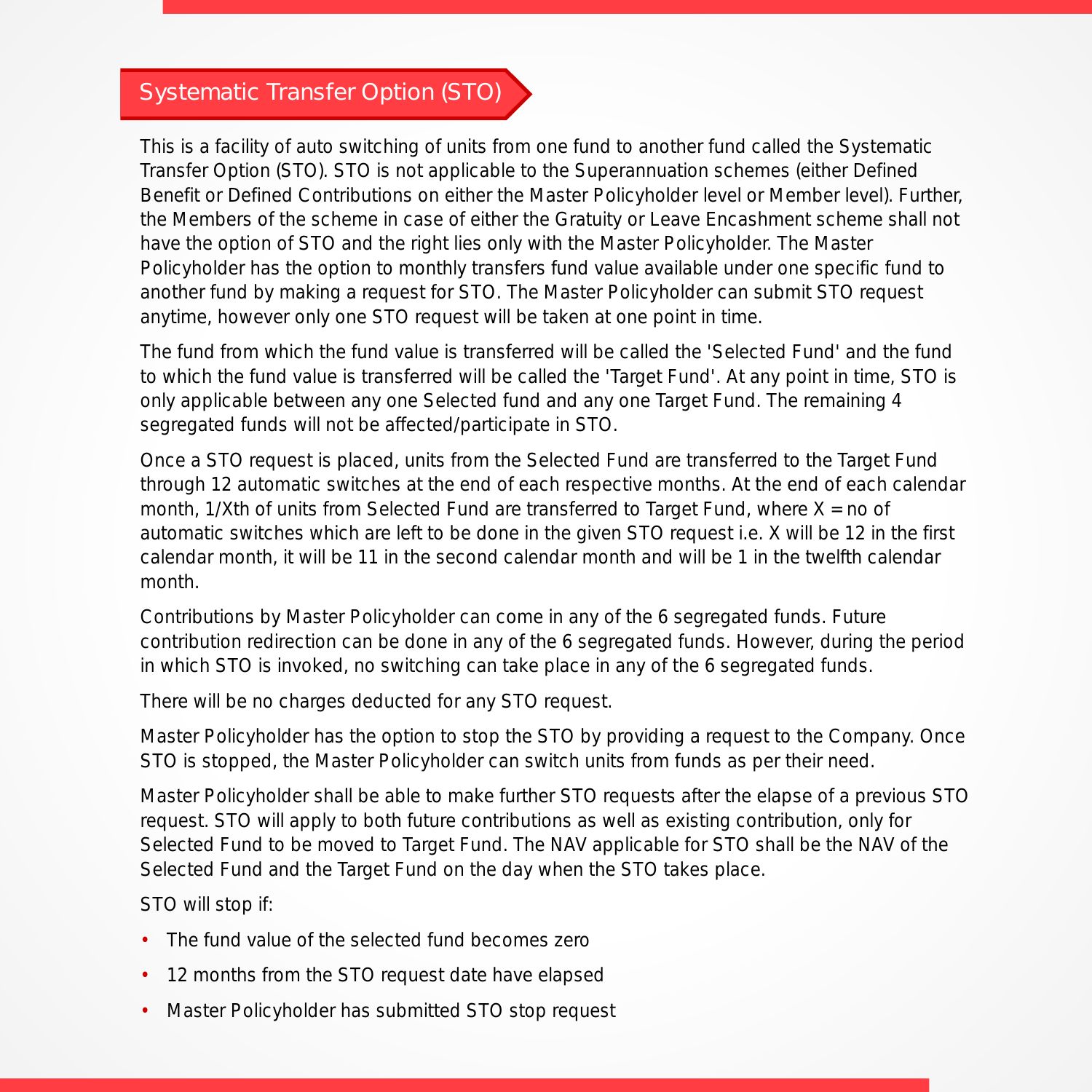#### Free-Look Period

The Master Policyholder has a period of 15 days from the date of the receipt of the policy document to review the terms and conditions of the policy and where the Master Policyholder disagrees to any of the terms and conditions, he/she has the option to return the policy by giving a written request for cancellation of the policy to the company, stating the reasons for such cancellations.

On cancellation of the policy after such a request, the Fund Value as on the date of cancellation plus non-allocated contribution plus charges levied by cancellation of units less deduction for proportionate cost of insurance cover for the period, if any, and expenses towards policy stamp duty and medical examination, if any, will be refunded.

#### **Surrender**

The Surrender Value will be equal to the Fund Value subject to a minimum of Assured Benefit (as defined under Benefits section) less the surrender charges, if any.

The Master Policyholder can surrender the policy at any time by giving a written request.

The surrender charges will be equal to 0.05% of the total Fund Value subject to a maximum of `5,00,000/- if the policy is surrendered within the first policy year.

If the policy is surrendered after the first policy year, then there will be no surrender charges.

Once the policy is surrendered and the surrender value is paid, the Company shall cease to be liable for any benefit payable under the policy and the policy cannot be reinstated.

#### Top-Up Premium

No top-up contributions shall be allowed, unless required as per the actuary's certificate in accordance with the extant accounting norms, to address the under funding of the scheme.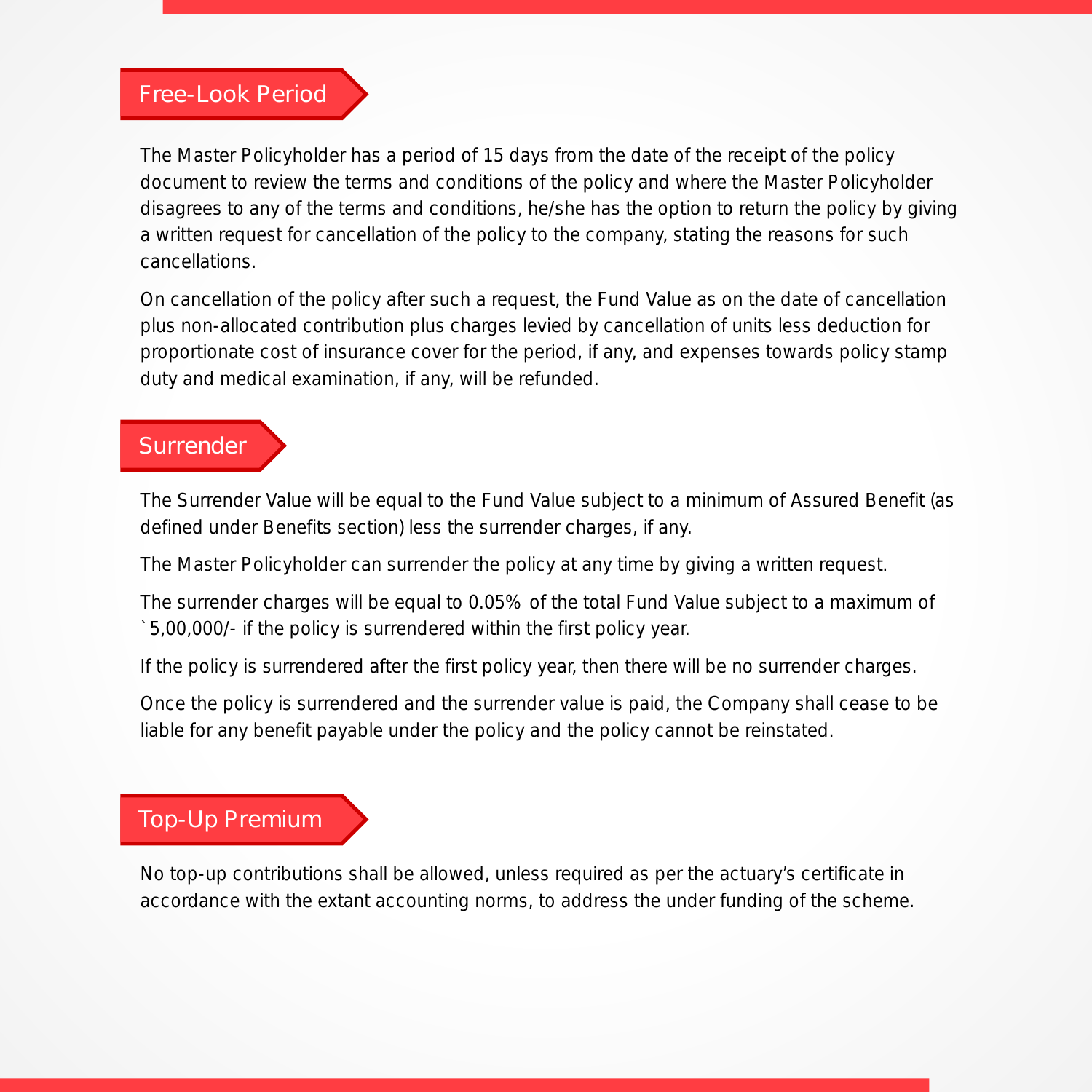#### Tax Benefits

The tax benefits shall be applicable as per the prevailing tax laws. Please contact your tax advisor for any details.

Riders

No riders are available under this product.

#### Nomination & Assignment

Nomination, in accordance with Section 39 of the Insurance Act, 1938, as amended from time to time, is permitted under this policy.

Assignment, in accordance with Section 38 of Insurance Act, 1938 as amended time to time, is permitted under this policy.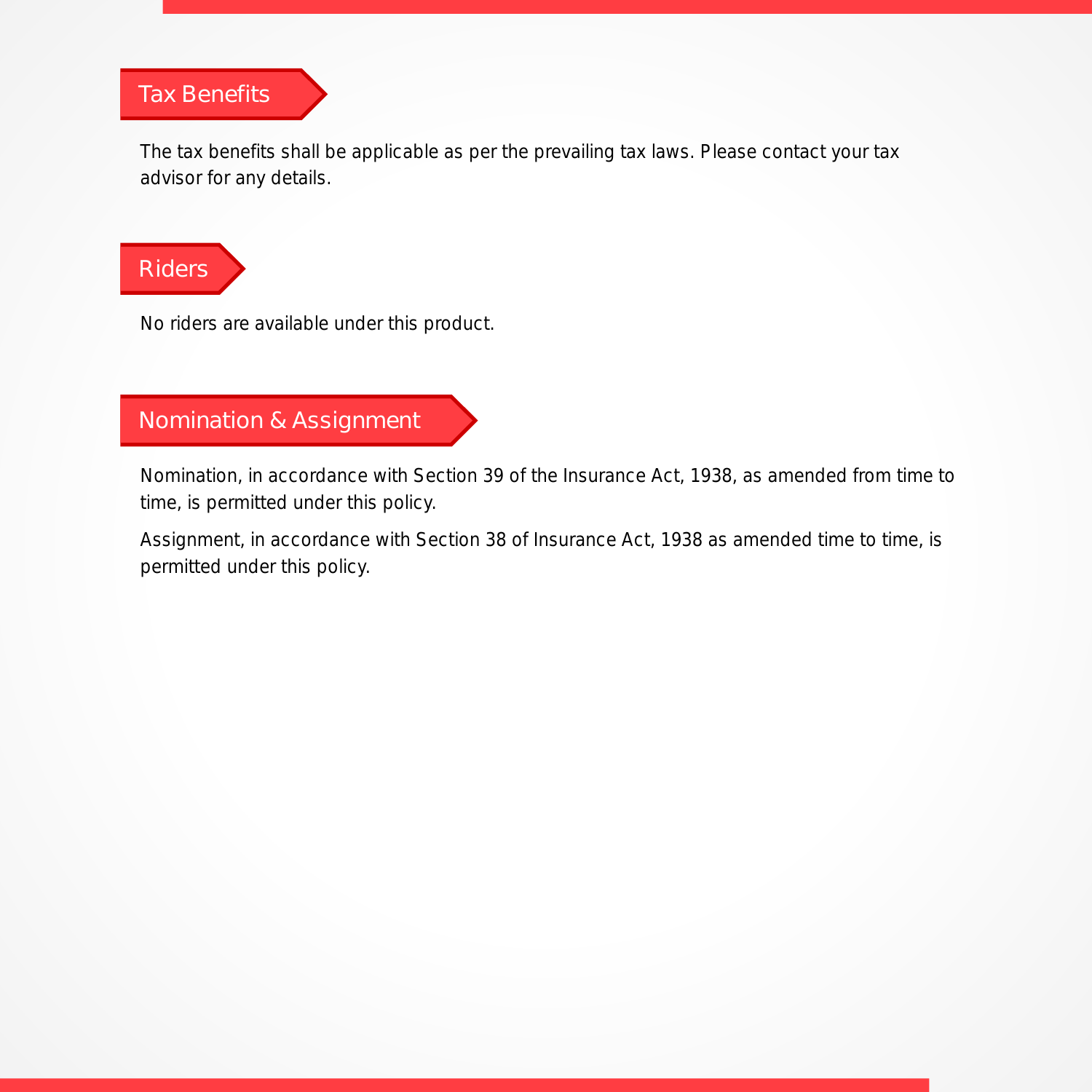### **Charges**

#### Premium Allocation Charge

The Premium Allocation Charge depends on whether the group scheme is bought directly or through a sales intermediary. The premium allocation charge for a scheme as a percentage of contributions is as per the table below:

| Policy<br><b>Bought Through</b>                        | Premium Allocation Charge<br>(% of contribution) | Maximum Cap<br>for the Year |
|--------------------------------------------------------|--------------------------------------------------|-----------------------------|
| <b>Direct Marketing</b>                                | NIL                                              | NIL                         |
| Agency, Brokers, Corporate<br>agency and Bancassurance | $0.5\%$                                          | 10 Lakhs                    |

Premium Allocation Charges are deducted from contributions paid and the contributions, net of Premium Allocation Charges, are used to purchase units in any of the six underlying funds as per the choice of the Master Policyholder.

#### Policy Administration Charge

Nil

#### Surrender Charge

0.05% of Fund Value subject to maximum of `5 Lakh in the first policy year and nil thereafter.

#### Mortality Charge

`0.50 per annum per `1000 sum assured per member

The mortality charges are determined using 1/12th of the annual mortality charge and are deducted from the unit account monthly at the beginning of each monthly anniversary (including the policy commencement date) of a policy by cancellation of units.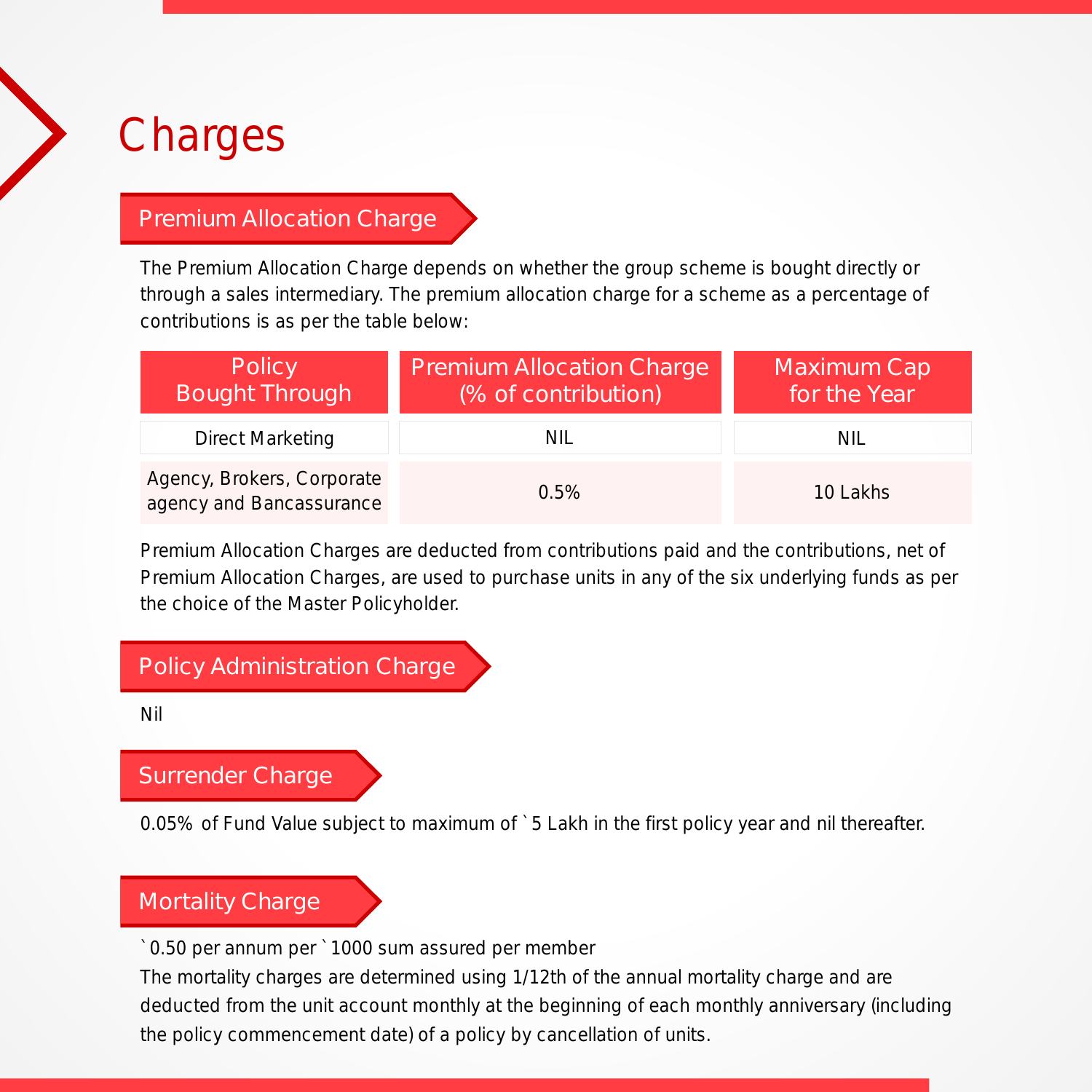#### Fund Management Charge

#### Fund Management Charge (% p.a.)

| Group Cash Fund            | (SFIN: ULGF004010118GRPCSHFUND133) | 0.55%    |
|----------------------------|------------------------------------|----------|
| Group Income Fund          | (SFIN: ULGF005010118GRPINCFUND133) | 0.55%    |
| Group Enhanced Income Fund | (SFIN: ULGF006010118GRPEINFUND133) | 0.55%    |
| <b>Group Secure Fund</b>   | (SFIN: ULGF007010118GRPSECFUND133) | 0.55%    |
| <b>Group Balanced Fund</b> | (SFIN: ULGF008010118GRPBALFUND133) | 0.55%    |
| <b>Group Growth Fund</b>   | (SFIN: ULGF009010118GRPGTHFUND133) | $0.55\%$ |

Fund Management Charges (FMC) are deducted on a daily basis at 1/365th of the annual charge in determining the unit price/NAV. The FMC shall be apportioned by adjusting the NAV and shall be levied at the time of computation of NAV.

#### Switching Charge

Nil

Premium Re-direction Charge

Nil

#### Systematic Transfer (STO) Charge

Nil

#### Revision of Charges

After taking prior approval from IRDAI, the Company reserves the right to revise Fund Management Charges. Fund Management Charge can be up to a maximum of 1.35% per annum.

The Company will give the Master Policyholder/Member a notice of 30 days before any revision in charges. In case the Master Policyholder/Member does not agree with the modified charges then the Master Policyholder shall be allowed to surrender the scheme and terminate the policy.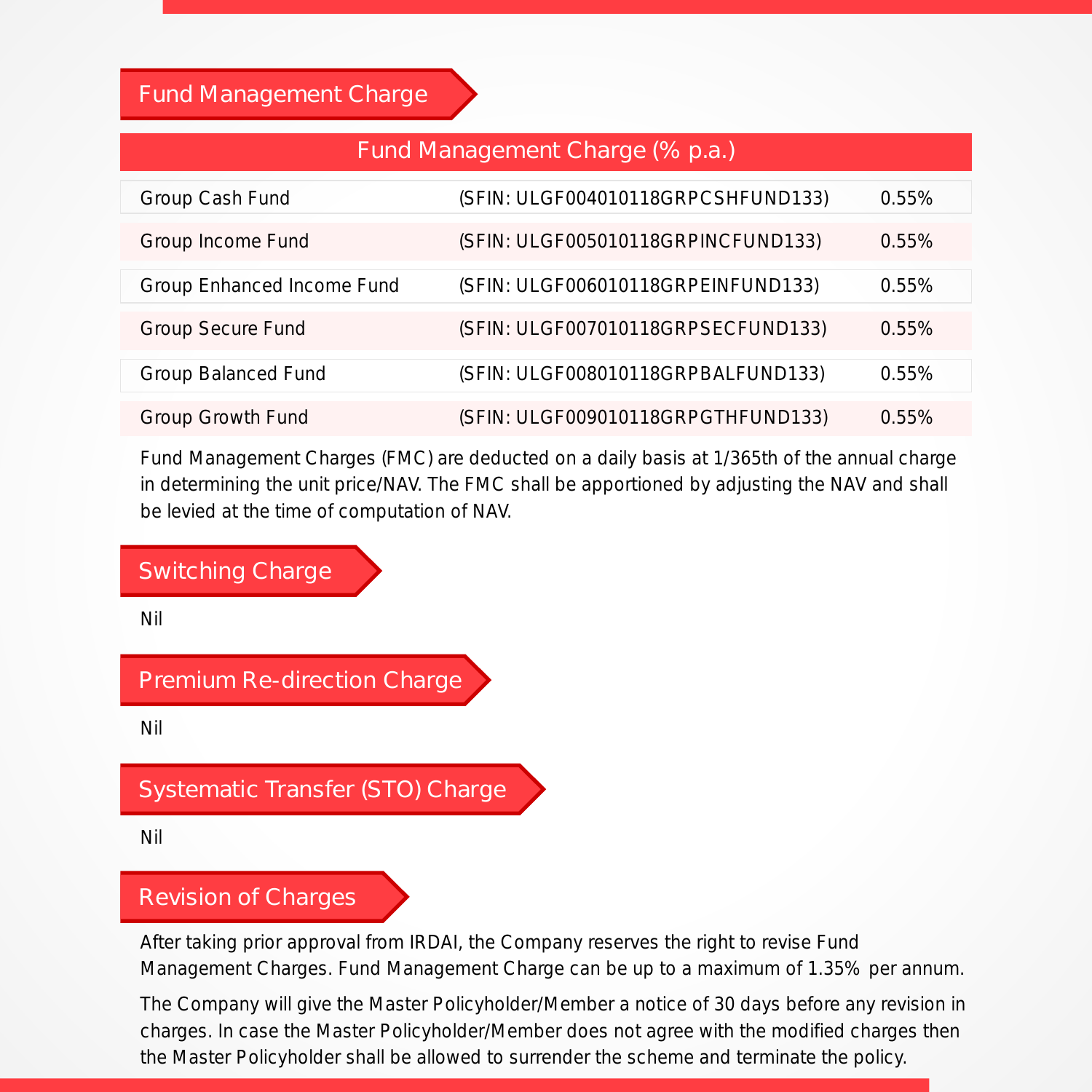### Terms and Conditions

Under this plan, the liability of Future Generali India Life Insurance Company Limited (FGILICL) at any time will be limited to the Fund Value of the Scheme. FGILICL will only be concerned with fund management, and the Master Policyholder will have to bear any shortfall in funds, if it arises at any time. The liability of the Company at all times will be limited to the balance of the Fund Value in the scheme.

#### Auto Renewal

On non-receipt of contribution, the policy will automatically get renewed as per the existing terms and conditions on each renewal date.

#### Partial Withdrawal

Partial withdrawal is not allowed under the product.

Except for exits as per the scheme rules, no other withdrawals will be allowed.

The amount payable on exit to that Member shall be as communicated by the Master Policyholder to us.

#### Foreclosure of the Policy

The Master Policyholder should maintain a minimum Total Fund Value of `25,000 under a particular policy at the end of each calendar month.

The Company will send a notice of a 30 day period to the Master Policyholder if the total fund value under a particular policy on any calendar month falls below `25,000.

If at the end of the 30 day notice period the Fund Value continues to remain below `25,000/ then the Company will terminate the policy and refund the entire amount available in the fund post deductions (surrender charges, if any) to the Master Policyholder. Thereafter the Company shall cease to be liable for any benefit payable under the policy. Once the policy is terminated, it cannot be reinstated.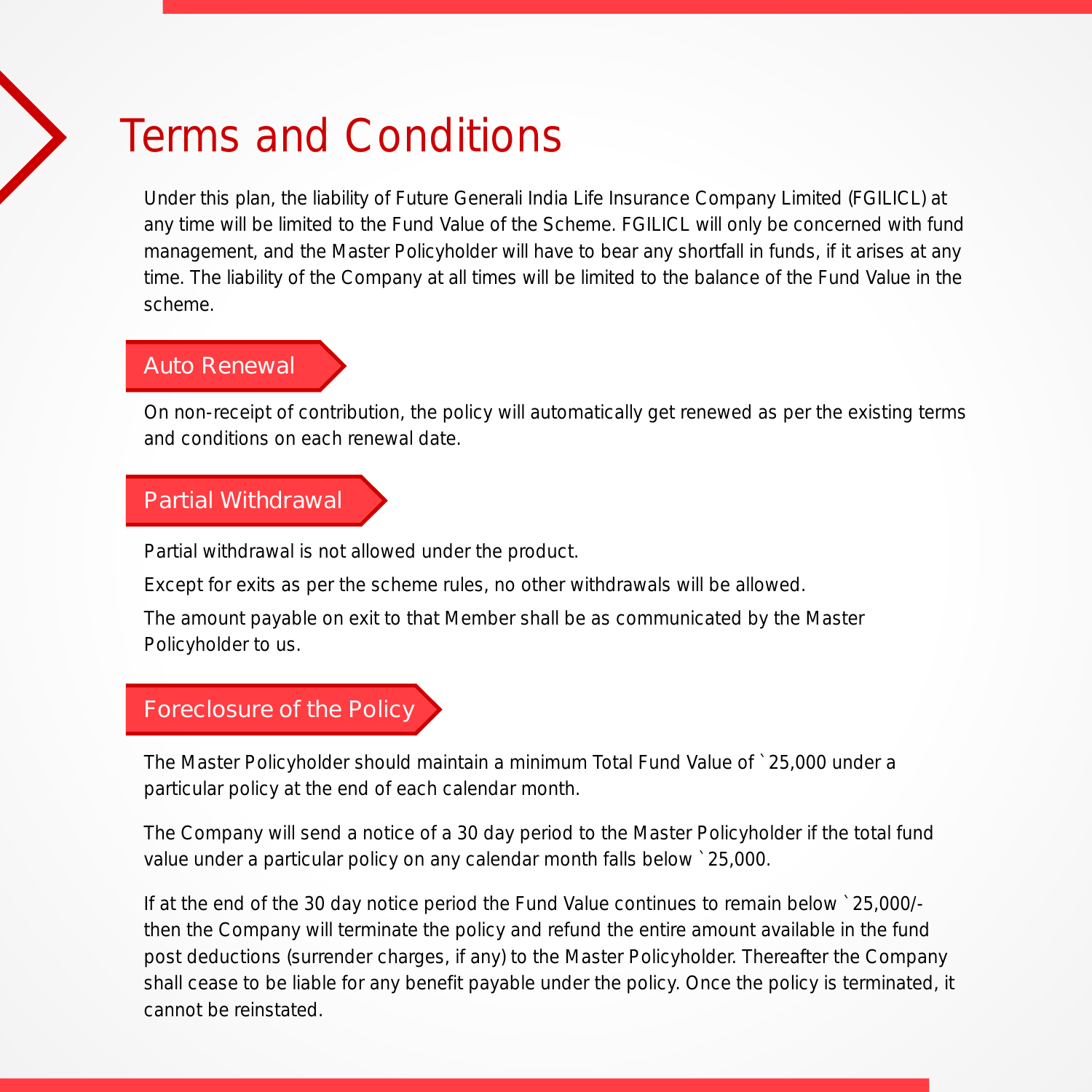## Prohibition of rebates

Section 41 of the Insurance Act 1938, as amended from time to time, states

- 1. No person shall allow or offer to allow, either directly or indirectly, as an inducement to any person to take or renew or continue an insurance in respect of any kind of risk relating to lives or property in India, any rebate of the whole or part of the commission payable or any rebate of the premium shown on the policy, nor shall any person taking out or renewing or continuing a policy accept any rebate, except such rebate as may be allowed in accordance with the published prospectuses or tables of the insurer:
- 2. Any person making default in complying with the provisions of this section shall be liable for a penalty which may extend to Ten Lakh Rupees.

## Non-disclosure

Section 45 of the Insurance Act 1938, as amended from time to time, states

- 1. No Policy of Life Insurance shall be called in question on any ground whatsoever after the expiry of 3 years from the date of the policy i.e. from the date of issuance of the policy or the date of commencement of risk or the date of revival of the policy or the date of the rider to the policy, whichever is later.
- 2. A policy of Life Insurance may be called in question at any time within 3 years from the date of issuance of the policy or the date of commencement of risk or the date of revival of the policy or the date of the rider to the policy, whichever is later, on the ground of fraud. For further information, Section 45 of the Insurance laws (Amendment) Act, 2015 may be referred.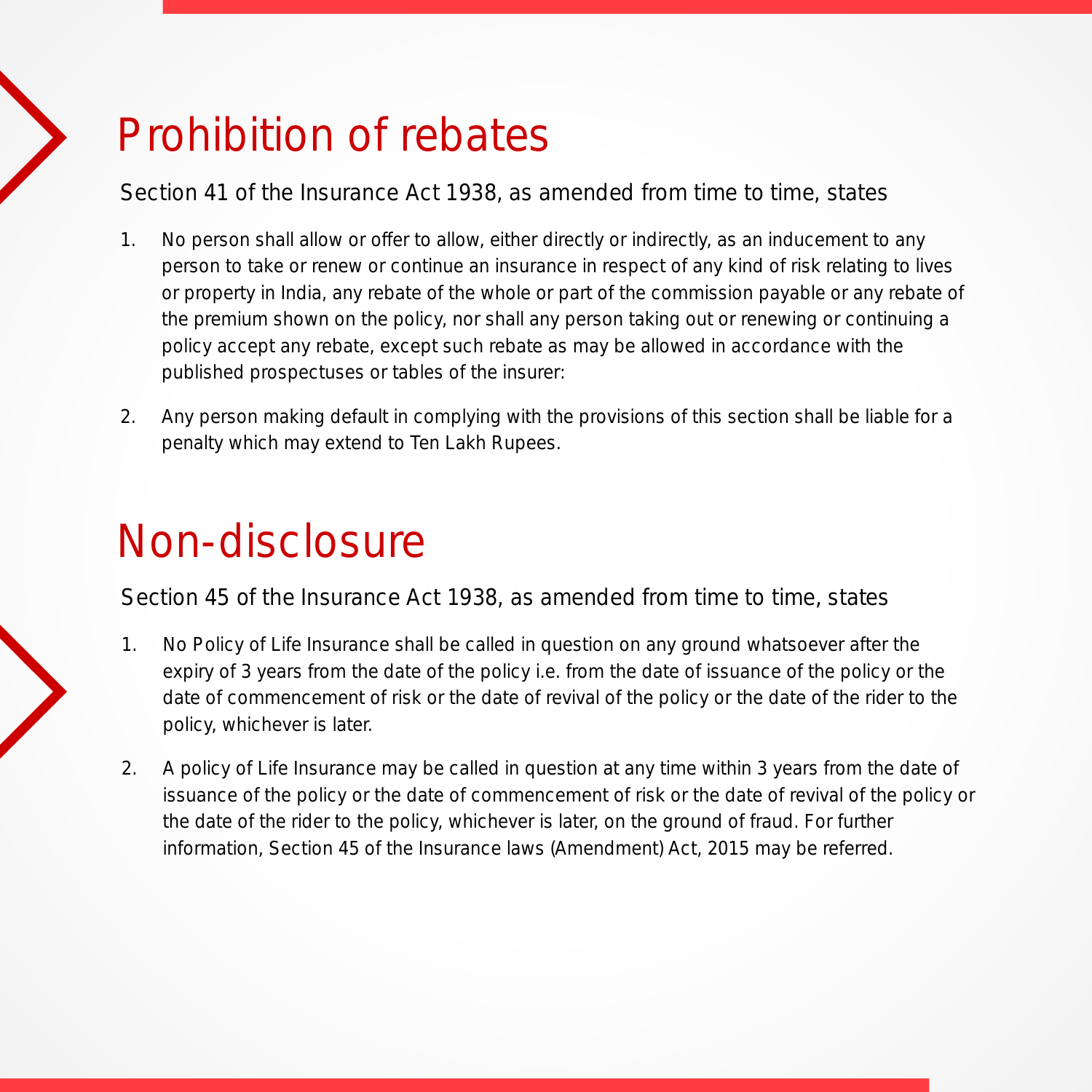## Why Choose Us

Future Generali is a joint venture between Future Group -India's leading retailer Future Group, Generali Group - Italy based insurance major and Industrial Investment Trust Ltd. (IITL). The Company was incorporated in 2006 and brings together the unique qualities of the founding Companies - local experience and knowledge with global insurance expertise.

Future Generali India Life Insurance Company Limtied offers an extensive range of life insurance products, and a network that ensures we are close to you wherever you go.

### **Disclaimers**

- Unit Linked Insurance products are different from the traditional insurance products and are subject to the risk factors
- The Premium paid in Unit Linked Insurance policies are subject to investment risks associated with capital markets and the NAVs of the units may go up or down based on the performance of fund and factors influencing the capital market and the policyholder/insured is responsible for his/her decisions
- Future Generali India Life Insurance Company Limited is only the name of the Insurance Company and Future Generali Comprehensive Employee Benefits Plan is only the name of the unit linked life insurance contract and does not in any way indicate the quality of the contract, its future prospects or returns
- Please know the associated risks and the applicable charges, from your insurance agent or the intermediary or policy document of the Company
- The various funds offered under this contract are the names of the funds and do not in any way indicate the quality of these plans, their future prospects and returns. Past performance is not indicative of future performance, which may be different
- Tax benefits are subject to change in law from time to time. You are advised to consult your tax consultant